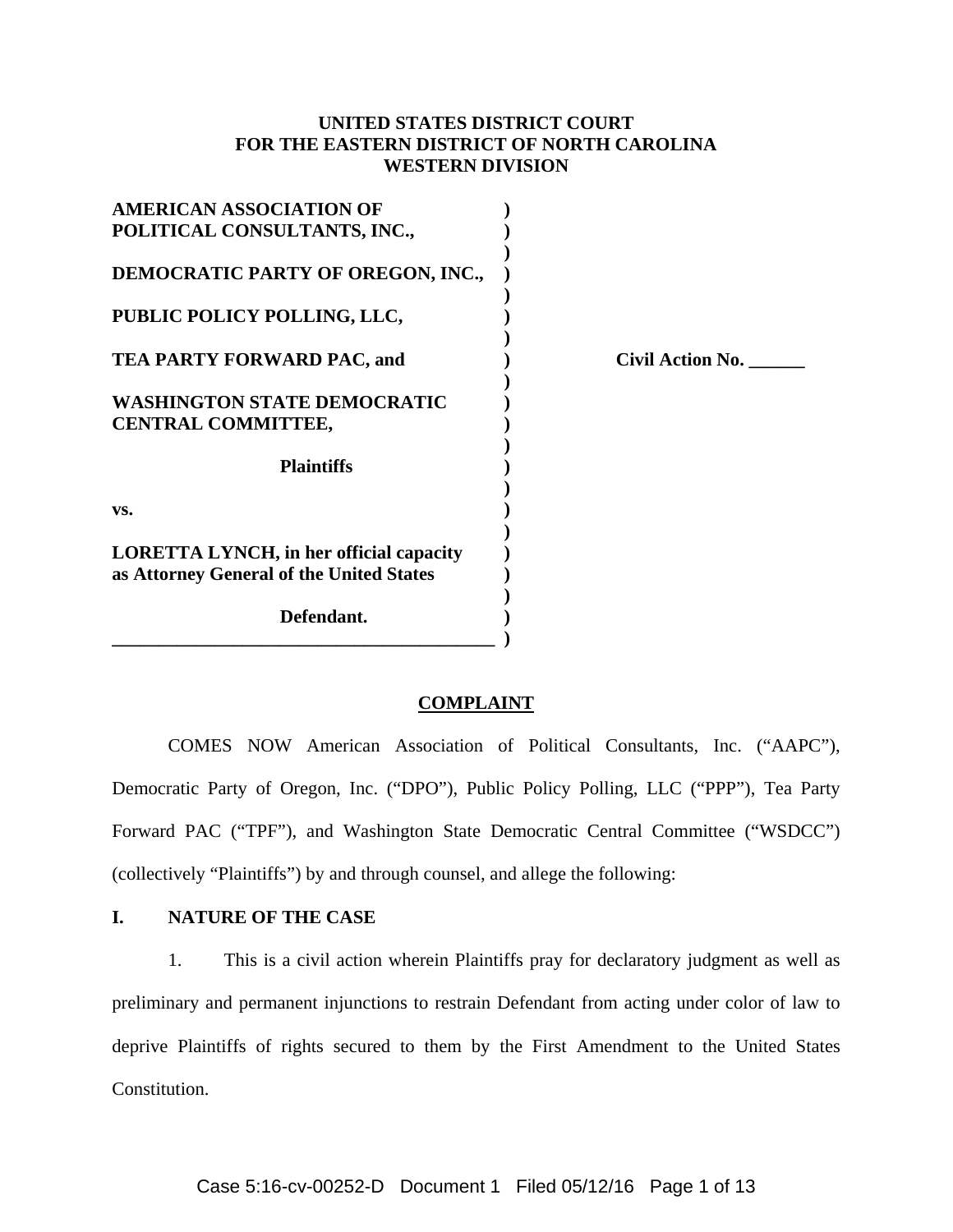2. Specifically, Plaintiffs allege that the ban on certain calls to cell phones in the Telephone Consumer Protection Act ("TCPA"), 47 U.S.C. § 227(b)(1)(A)(iii) (hereinafter the "cell phone call ban"), is an unconstitutional violation of their First Amendment rights because it is content based and cannot withstand strict scrutiny.

### **II. JURISDICTION**

3. Jurisdiction is conferred upon this Court pursuant to 28 U.S.C. § 1331.

### **III. VENUE**

4. Venue lies with this Court pursuant to 28 U.S.C. § 1391(e)(1)(C) because a plaintiff resides in this district and this case does not involve real property.

#### **IV. AUTHORITY FOR RELIEF**

5. Authority for declaratory relief sought by Plaintiffs is conferred upon this Court by 28 U.S.C. §§ 2201 and 2202, and by Fed. R. Civ. P. 57.

#### **V. PARTIES**

6. Plaintiff AAPC is a bipartisan, nonprofit association of political professionals located in McLean, Virginia and organized under  $\S$  501(c)(6) of the Internal Revenue Code ("IRC"). AAPC provides education for its members and advocates for the protection of political free speech. AAPC members include political fundraisers, organizers, and persons who conduct and analyze political polls, i.e. political pollsters and opinion researchers. AAPC members make calls to persons on their cell phones to solicit political donations and to discuss political and governmental issues.

7. Plaintiff DPO is located in Portland, Oregon and organized as a tax-exempt nonprofit organization under § 527 of the IRC. DPO works to promote the interests of the Democratic Party in the State of Oregon including coordinating, organizing and electing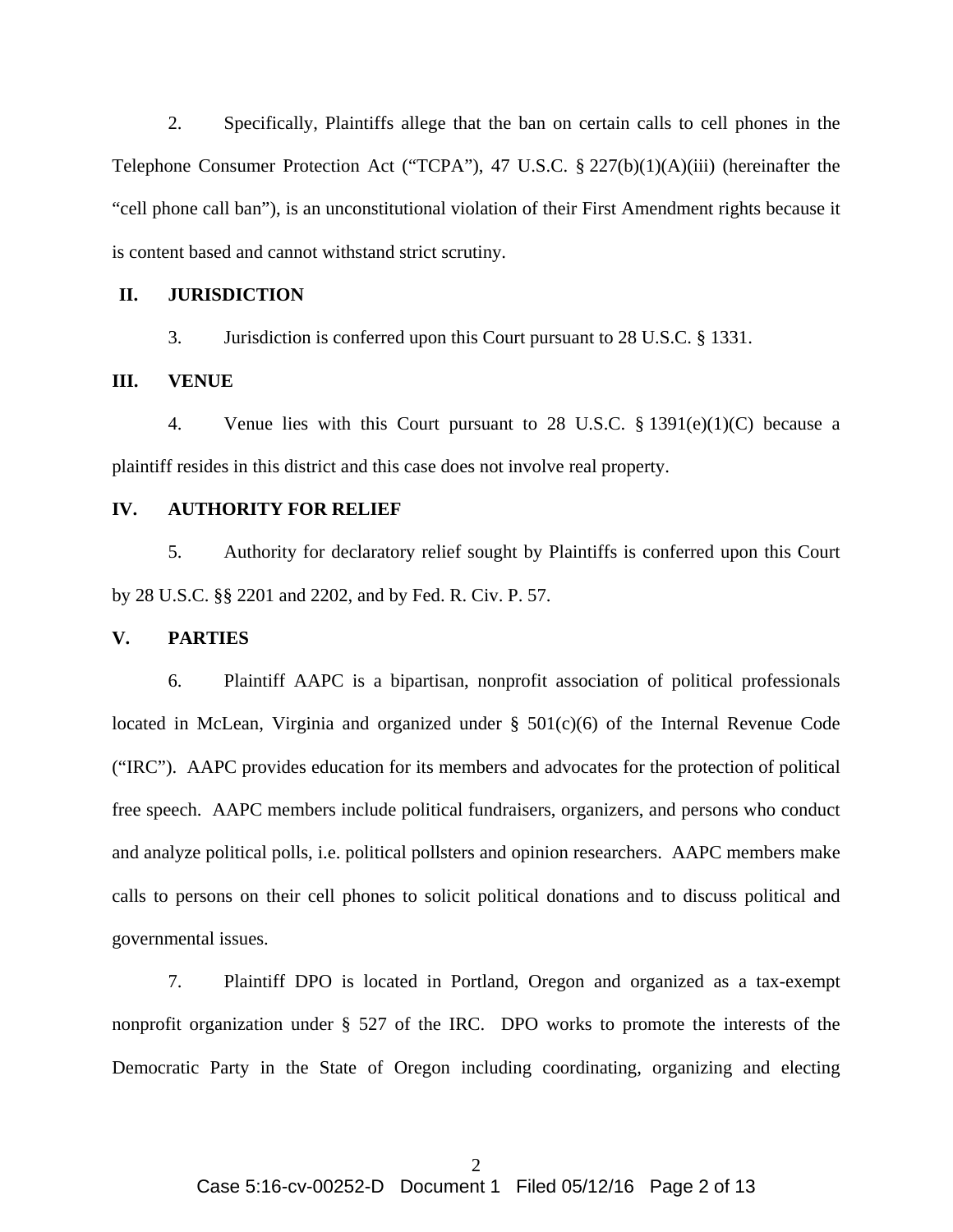Democratic candidates. DPO makes calls to registered Democratic and progressive nonaffiliated voters on their cell phones to discuss political and governmental issues, give voters critical information to help them with the voting process, encourage voters to return their ballots by deadlines and vote for Democratic candidates, and solicit political donations.

8. Plaintiff PPP is a limited liability for-profit company located in Raleigh, North Carolina. PPP measures and tracks public opinion on candidates, campaigns, and other political issues with automated telephone surveys. PPP makes calls to persons on their cell phones on behalf of politicians, political organizations, unions, consultants, and other organizations.

9. Plaintiff TPF is located in Alexandria, Virginia and organized as a tax-exempt nonprofit organization under § 527 of the IRC. TPF works to promote the interests of the Tea Party by reforming political parties and government to advance the core principles of the Founding Fathers, recruiting Americans who share that same vision, and encouraging grassroots operations to vote and elect candidates who represent these ideals. TPF makes calls to potential voters on their cell phones to solicit political donations and discuss political and governmental issues.

10. Plaintiff WSDCC is the Democratic Party in the State of Washington and is located in Seattle, Washington. WSDCC is organized under § 527 of the IRC. WSDCC works to elect Democrats, uphold Democratic values, and support Democrats across the state. WSDCC members include elected officials, candidates for office, activists, and voters. WSDCC makes calls to registered voters on their cell phones to discuss political and governmental issues and to solicit political donations.

11. Defendant Loretta Lynch ("Attorney General") heads the United States Department of Justice ("DOJ") which is the agency in the United States government responsible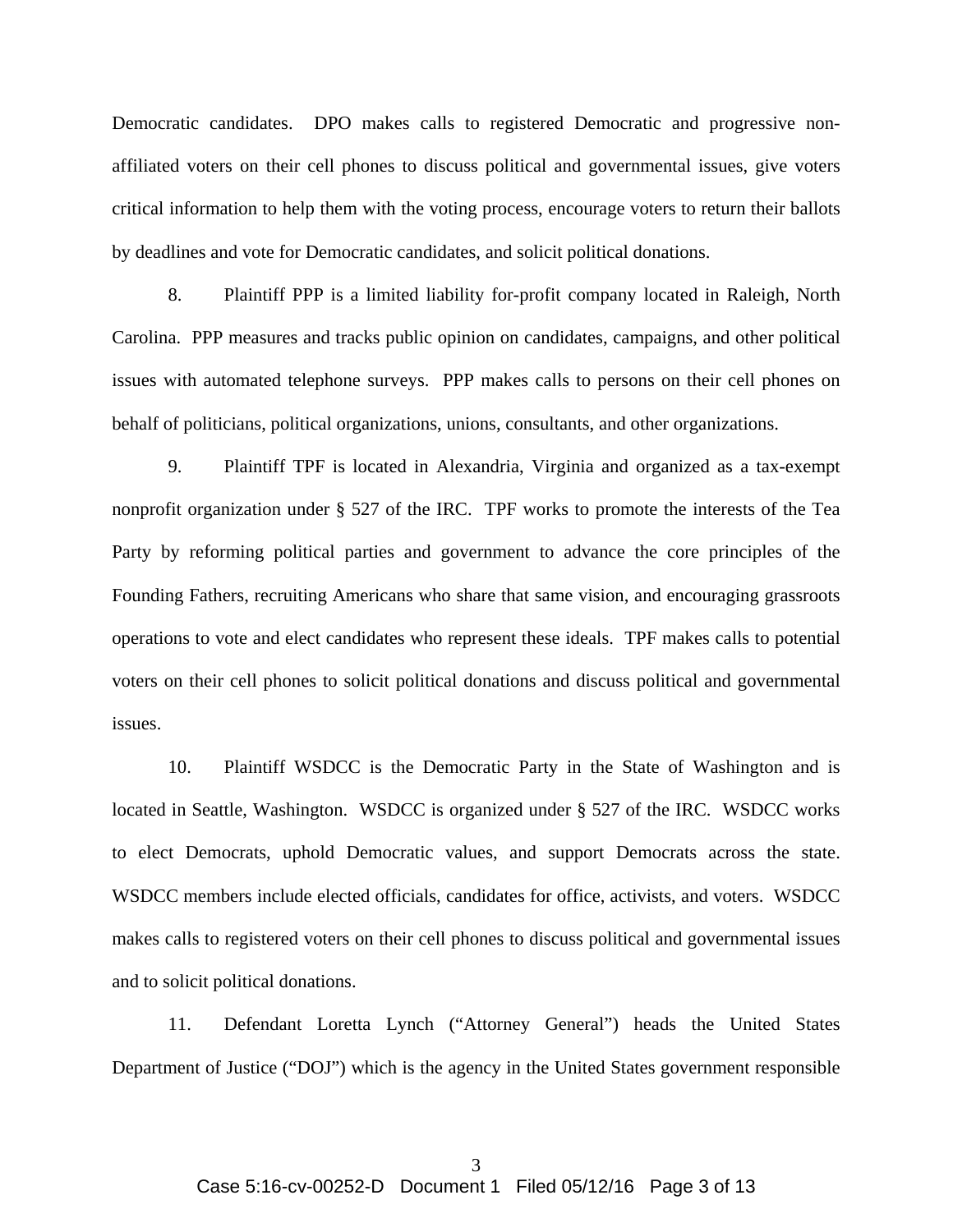for enforcement of federal law. In her official capacity as Attorney General of the United States, she enforces the law complained of in this action. Plaintiffs sue her in her official capacity.

### **VI. STANDING**

12. Plaintiff AAPC has Article III standing as an organization to bring suit on behalf of its members. *See* Declaration of Alana Joyce in Support of Standing, attached hereto as Exhibit A; *see also Friends of the Earth v. Laidlaw Envtl. Servs. Inc.*, 528 U.S. 167, 181 (2000); *Summers v. Earth Island Inst.*, 555 U.S. 488, 498 (2009).

13. Plaintiff DPO has Article III standing to bring suit as it has a personal stake in the outcome of the action. *See* Declaration of Brad Martin in Support of Standing, attached hereto as Exhibit B; *see also Lujan v. Defenders of Wildlife*, 504 U.S. 555, 560 (1992).

14. Plaintiff PPP has Article III standing to bring suit as it has a personal stake in the outcome of the action. *See* Declaration of Dean Debnam in Support of Standing, attached hereto as Exhibit C; *see also Lujan*, 504 U.S. at 560.

15. Plaintiff TPF has Article III standing to bring suit as it has a personal stake in the outcome of the action. *See* Declaration of Niger Innis in Support of Standing, attached hereto as Exhibit D; *see also Lujan*, 504 U.S. at 560.

16. Plaintiff WSDCC has Article III standing to bring suit as it has a personal stake in the outcome of the action. *See* Declaration of Karen Deal in Support of Standing, attached hereto as Exhibit E; *see also Lujan*, 504 U.S. at 560.

### **VII. STATEMENT OF FACTS**

17. Congress passed the TCPA in 1991 as Pub. L. No. 102-243, 105 Stat. 2394 (codified at 47 U.S.C. § 227) to protect telephone subscribers' privacy rights in connection with commercial telephone solicitations.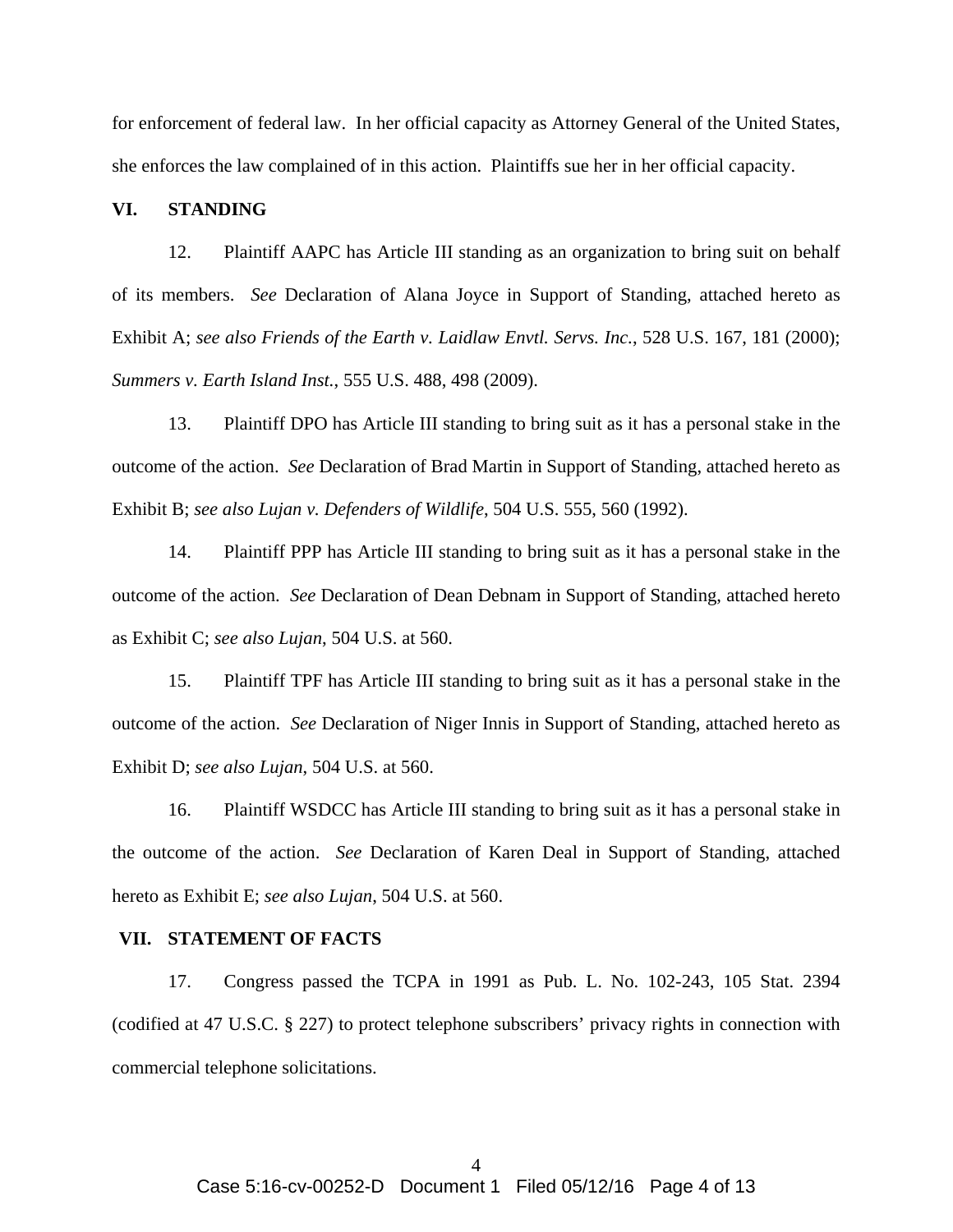18. Congress instructed the Federal Communications Commission ("FCC") to account for the "free speech protections embodied in the First Amendment of the Constitution" when considering the impact of any restrictions on noncommercial communications. TCPA, Pub. L. 102-243, § 2(13).

19. The TCPA states:

It shall be unlawful for any person within the United States, or any person outside the United States if the recipient is within the United States—

(A) to make any call (other than a call made for emergency purposes or made with the prior express consent of the called party) using any automatic telephone dialing system or an artificial or prerecorded voice--

…

(iii) to any telephone number assigned to a paging service, cellular telephone service, specialized mobile radio service, or other radio common carrier service, or any service for which the called party is charged for the call, unless such call is made solely to collect a debt owed to or guaranteed by the United States;

47 U.S.C. § 227(b)(1)(A)(iii); 47 C.F.R. § 64.1200(a)(1)(iii) (the "cell phone call ban").

20. The TCPA regulations define "emergency purposes" as "calls made necessary in any situation affecting the health and safety of consumers." *Id*. at (f)(4) (hereinafter the "emergency exemption").

21. The TCPA defines "automatic telephone dialing system" ("ATDS") as "equipment which has the capacity to store or produce telephone numbers to be called, using a random or sequential number generator; and to dial such numbers."  $47 \text{ U.S.C.}$  §  $227(a)(1)$ .

22. The FCC, the states, through their attorneys general or otherwise, and private persons, including classes of persons, can sue for actual or statutory damages for violations of the cell phone call ban for \$500 or more per telephone call. *Id*. at (b)(3), (g); 47 U.S.C. § 503.

23. The TCPA provides that the FCC "shall prescribe regulations to implement the requirements of this subsection …." 47 U.S.C. § 227(b)(2).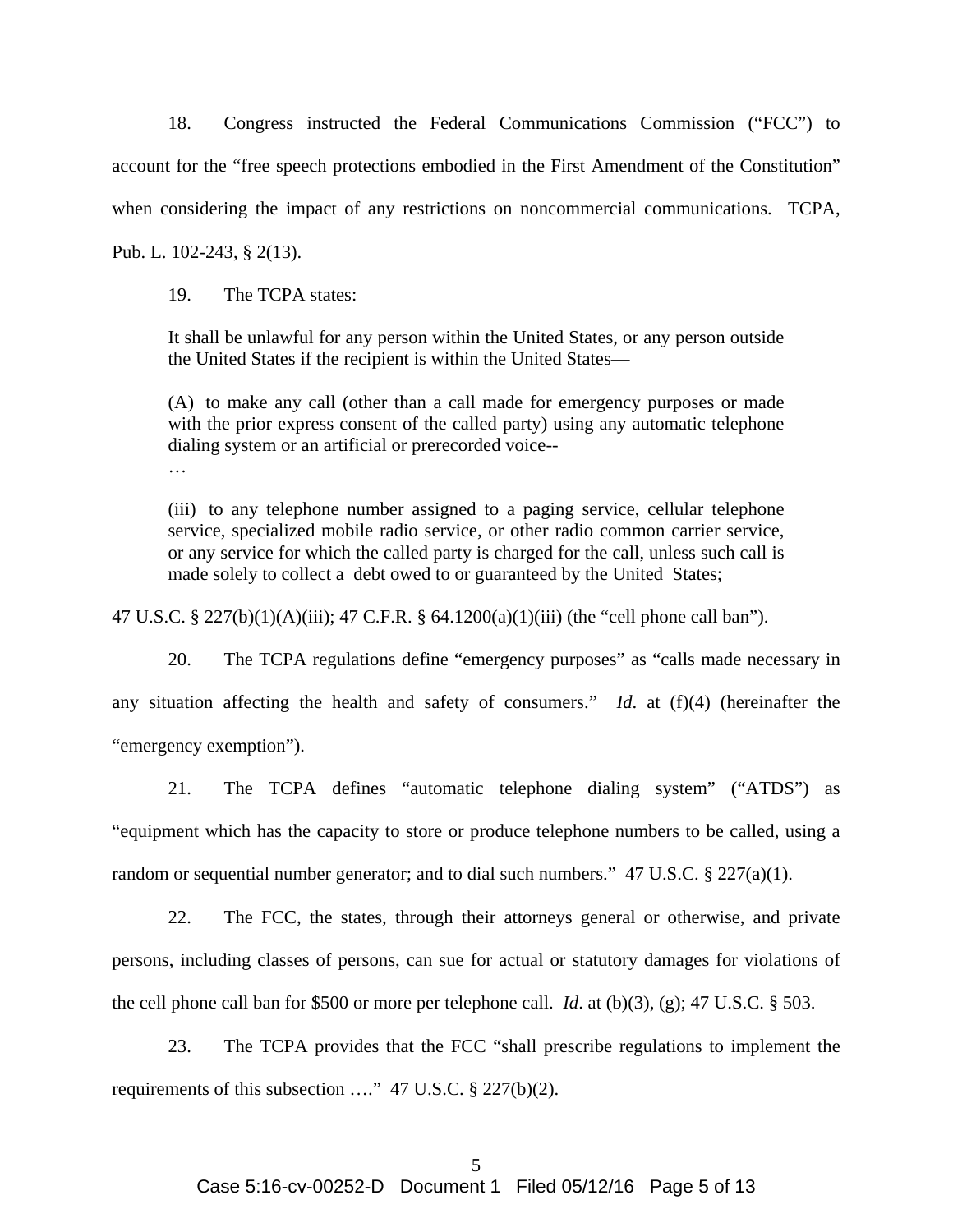24. In the 1992 Order regarding the implementation of the TCPA, the FCC stated the

purpose of its regulations under this subsection:

This R&O amends part 64 of the Commission's rules by adding § 64.1200 to restrict the use of automatic telephone dialing systems and artificial or prerecorded voice messages for telemarketing purposes or for transmitting unsolicited telephone facsimile advertisements. The rules require that persons or entities making telephone solicitations establish procedures to protect residential subscribers from unwanted solicitations, and set forth exemptions to certain prohibitions under this part …. The rules are intended to impose reasonable restrictions on autodialed or prerecorded voice telephone calls consistent with considerations regarding public health and safety and commercial speech and trade, and to allow consumers to avoid unwanted telephone solicitations without unduly limiting legitimate telemarketing practices.

57 Fed. Reg. 48333 (Oct. 23, 1992).

25. Since 1992, the FCC and Congress have passed at least six exemptions to the cell phone call ban which apply based on the identity of the caller and/or the content of the exempted calls.

26. In 2012, the FCC exempted from the cell phone call ban "autodialed or prerecorded message calls by a wireless carrier to its customer when the customer is not charged." 77 Fed. Reg. 34233, 34235 (June 11, 2012) (hereinafter referred to as the "wireless exemption").

27. In 2014, the FCC exempted from the cell phone call ban prerecorded and ATDS calls for "package delivery notifications to consumers' wireless phones either by voice or text … so long as those calls are not charged to the consumer recipient, including not being counted against the consumer's plan limits on minutes or texts, and comply with the conditions …." *In the Matter of Cargo Airline Association Petition for Expedited Declaratory Ruling*, 29 FCC Rcd 3432, 3439 (Mar. 27, 2014) (hereinafter referred to as the "package delivery exemption").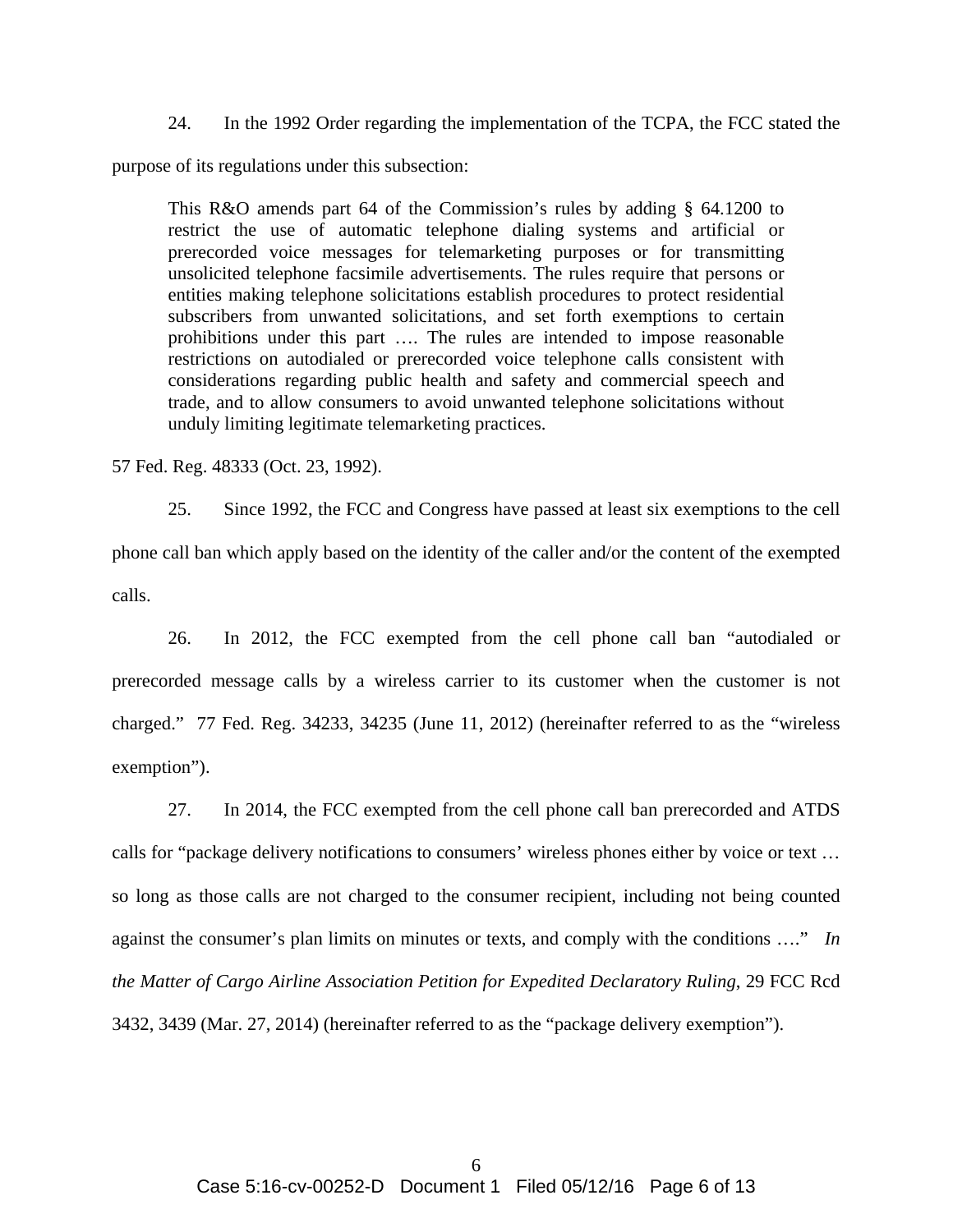28. In 2014, the FCC exempted from the cell phone call ban prerecorded and ATDS "non-telemarketing voice calls or text messages to wireless numbers … [that] rely on a representation from an intermediary that they have obtained the requisite consent from the consumer." *In the Matter of GroupMe, Inc. / Skype Communications S.A.R.L.*, 29 FCC Rcd 3442, 3444 (Mar. 27, 2014) (hereinafter referred to as the "intermediary consent exemption").

29. In 2015, the FCC exempted from the cell phone call ban prerecorded and ATDS "non-telemarketing, healthcare calls that are not charged to the called party" and "for which there is exigency and that have a healthcare treatment purpose …." *In the Matter of Rules and Regulations Implementing the Telephone Consumer Protection Act of 1991 et al.*, 30 FCC Rcd 7961, 8930-31 (July 10, 2015) (hereinafter referred to as the "HIPAA exemption").

30. In 2015, the FCC exempted from the cell phone call ban prerecorded and ATDS calls regarding "(1) 'transactions and events that suggest a risk of fraud or identity theft; (2) possible breaches of the security of customers' personal information; (3) steps consumers can take to prevent or remedy harm caused by data security breaches; and (4) actions needed to arrange for receipt of pending money transfers.'" *Id*. at 8023 (hereinafter referred to as the "bank and financial exemption").

31. In 2015, Congress exempted from the cell phone call ban prerecorded and ATDS calls "made solely to collect a debt owed to or guaranteed by the United States". TCPA, Pub. L. No. 114-74, § 301(a) 129 Stat. 588 (2015) (amending 47 U.S.C. § 227(b)(1)(A)(iii); 47 C.F.R. § 64.1200(a)(1)(iii)) (hereinafter referred to as the "debt collection exemption").

### **COUNT I (The Cell Phone Call Ban is a Content-based Restriction on Speech)**

32. Plaintiffs incorporate by reference the allegations in paragraphs one through 31.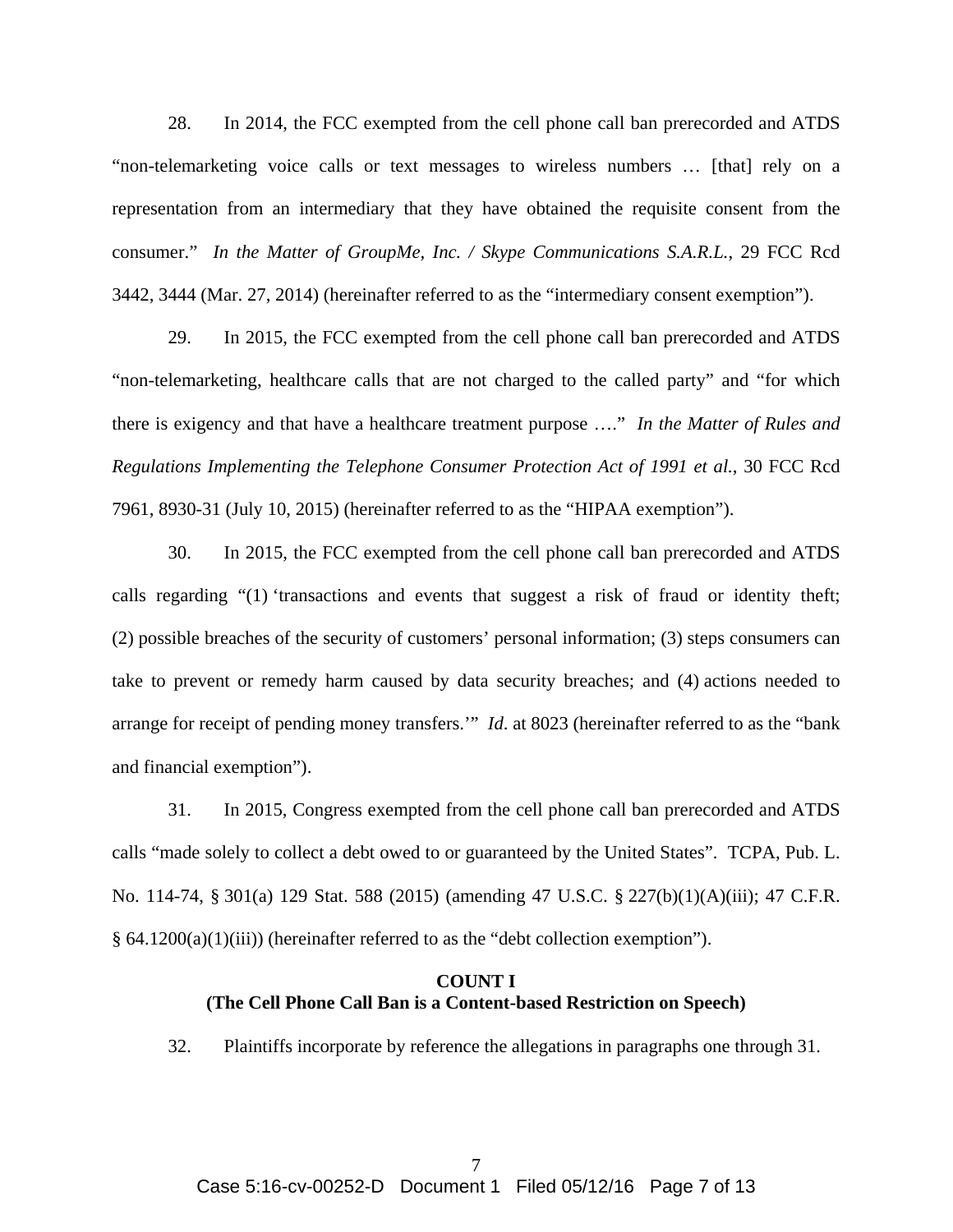33. The First Amendment reflects a "profound national commitment" to the principle that "debate on public issues should be uninhibited, robust, and wide-open," and has "consistently commented on the central importance of protecting speech on public issues." *Boos v. Barry*, 485 U.S. 312, 318 (1998).

34. "[P]olitical speech is at the very core of the First Amendment." *Carey v. Fed. Elec. Comm'n.*, 791 F. Supp. 2d 121, 133-34 (D.D.C. 2011) (citing *Buckley v. Valeo*, 424 U.S. 1, 39 (1976)). "The First Amendment affords the broadest protection to such political expression in order 'to assure the unfettered interchange of ideas for the bringing about of political and social changes desired by people.'" *McIntyre v. Ohio Elec. Comm'n.*, 514 U.S. 334, 346 (1995).

35. The First Amendment to the United States Constitution prohibits discrimination as to the content of speech or the identity of the speaker. *Reed v. Town of Gilbert*, 135 S. Ct. 2218, 2227 (2015) ("Government regulation of speech is content-based if a law applies to particular speech because of the topic discussed or the idea or message expressed.").

36. The debt collection exemption created by Congress and the FCC's exemptions are based on the content of the speech, which includes the identity of the speaker. *U.S. v. Playboy Entm't Group*, 529 U.S. 803, 812 (2000). Content-based restrictions of protected speech are subject to strict scrutiny. *Cahaly v. Larosa*, 796 F.3d 399, 405 (4th Cir. 2015) ("As a contentbased regulation of speech, the anti-robocall statute is subject to strict scrutiny … [u]nder this standard, the government must prove 'that the restriction furthers a compelling interest and is narrowly tailored to achieve that interest.'"); *Riley v. Nat'l Fed. of the Blind*, 487 U.S. 781, 800 (1988) ("These more narrowly tailored rules are in keeping with the First Amendment directive that government not dictate the content of speech absent compelling necessity, and then, only by means precisely tailored.").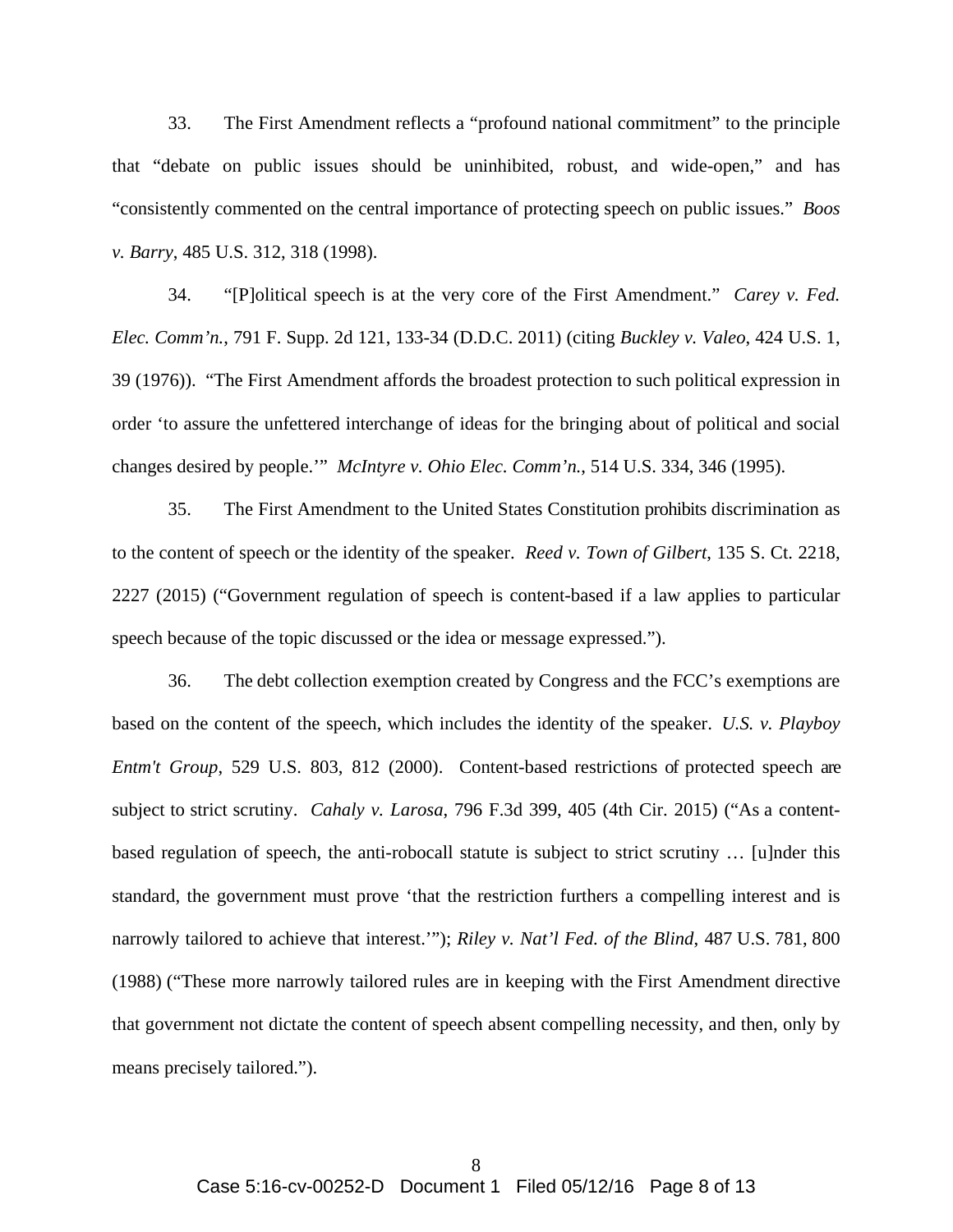37. The Defendant therefore bears the burden of demonstrating that the cell phone call ban is narrowly tailored to further a compelling interest which it is entitled to protect using the least restrictive means available. *Secr'y of the State of Md. v. Joseph H. Munson Co.*, 467 U.S. 947, 959-61 (1984); *Vill. of Schaumburg v. Citizens for a Better Env't.*, 444 U.S. 620, 636-37 (1980). The cell phone call ban does not satisfy strict scrutiny.

38. The TCPA restricts Plaintiffs' fully-protected, political speech whereas the FCC permits prerecorded and ATDS calls or text messages to cell phones (or any service for which the called party is charged) if made pursuant to the wireless exemption. *See* 77 Fed. Reg. at 34235. By favoring commercial speech over Plaintiffs' political speech, the cell phone call ban violates the constitutional rights of these political organizations. *See Metromedia, Inc. v. City of San Diego*, 453 U.S. 490, 513 (1980).

39. The TCPA restricts Plaintiffs' fully-protected, political speech whereas the FCC permits prerecorded and ATDS calls or text messages to cell phones (or any service for which the called party is charged) if made pursuant to the package delivery exemption. *See* 29 FCC Rcd at 3435. By favoring commercial speech over the noncommercial political speech of Plaintiffs, the cell phone call ban violates the constitutional rights of these political organizations. *See Metromedia,* 453 U.S. at 513.

40. The TCPA restricts Plaintiffs' fully-protected, political speech whereas the FCC permits prerecorded and ATDS calls or text messages to cell phones (or any service for which the called party is charged) if made pursuant to the intermediary consent exemption. *See* 29 FCC Rcd at 3444. By favoring this speech over the noncommercial political speech of Plaintiffs, the cell phone call ban violates the constitutional rights of these political organizations. *See Metromedia,* 453 U.S. at 513.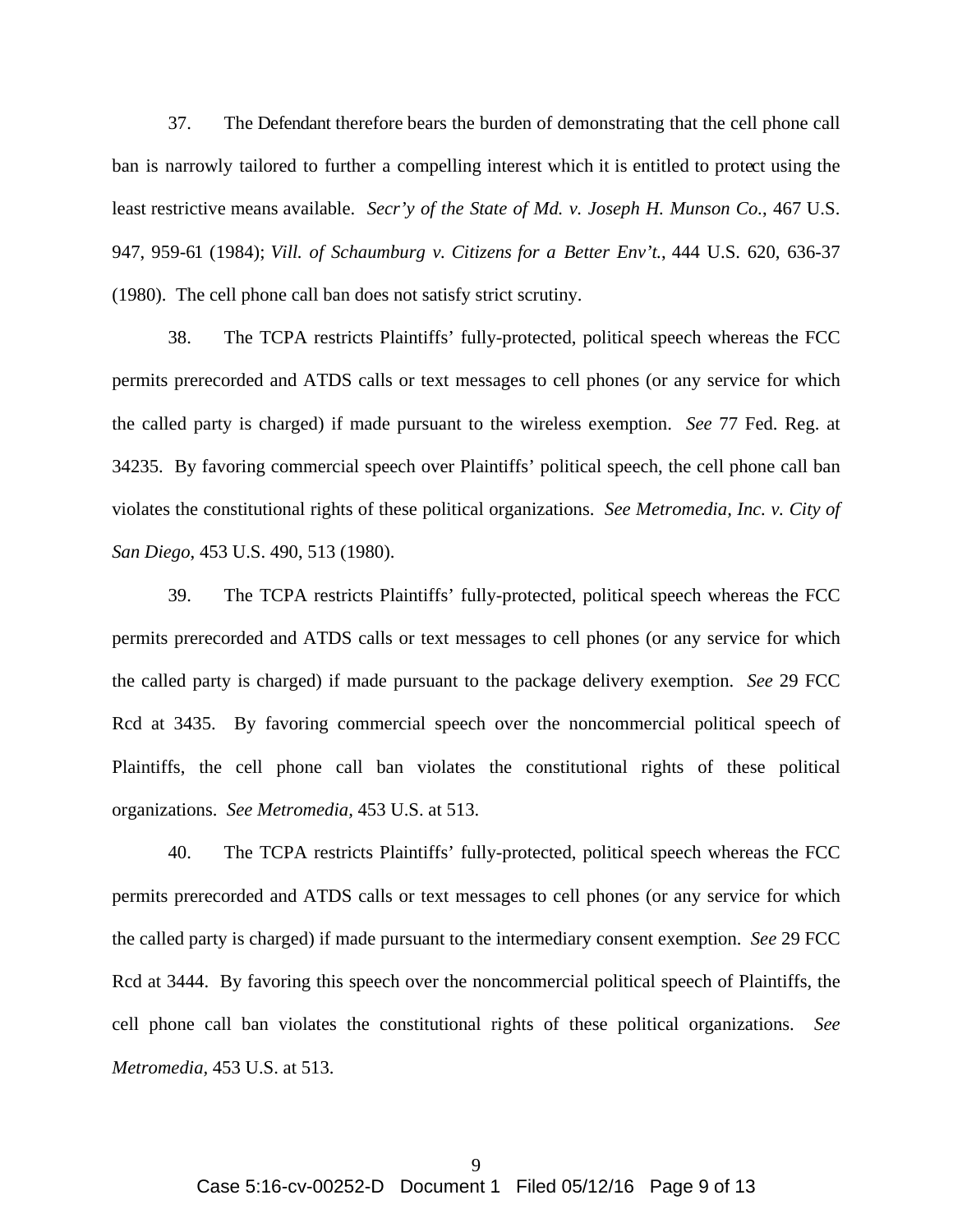41. The TCPA restricts Plaintiffs' fully-protected, political speech whereas the FCC permits prerecorded and ATDS calls or text messages to cell phones (or any service for which the called party is charged) if made pursuant to the HIPAA exemption. *See* 30 FCC Rcd at 8031. By favoring this speech over the noncommercial political speech of Plaintiffs, the cell phone call ban violates the constitutional rights of these political organizations. *See Metromedia,* 453 U.S. at 513.

42. The TCPA restricts Plaintiffs' fully-protected, political speech whereas the FCC permits prerecorded and ATDS calls or text messages to cell phones (or any service for which the called party is charged) if made pursuant to the bank and financial exemption. *See* 30 FCC Rcd at 8024-28. By favoring commercial speech over the noncommercial political speech of Plaintiffs, the cell phone call ban violates the constitutional rights of these political organizations. *See Metromedia,* 453 U.S. at 513.

43. The TCPA restricts Plaintiffs' fully-protected, political speech whereas the TCPA permits prerecorded and ATDS commercial calls or text messages to cell phones (or any service for which the called party is charged) if made pursuant to the debt collection exemption. 47 U.S.C. § 227(b)(1)(A)(iii); 47 C.F.R. § 64.1200(a)(1)(iii). By favoring commercial speech over the noncommercial political speech of Plaintiffs, the cell phone call ban violates the constitutional rights of these political organizations. *See Metromedia,* 453 U.S. at 513.

44. The cell phone call ban is therefore an unconstitutional content-based restriction on Plaintiffs' fully-protected, political speech in violation of the First Amendment. *Police Dep't of Chi. v. Mosley*, 408 U.S. 92, 95 (1972) ("[A]bove all else, the First Amendment means that government has no power to restrict expression because of its message, its ideas, its subject matter, or its content.").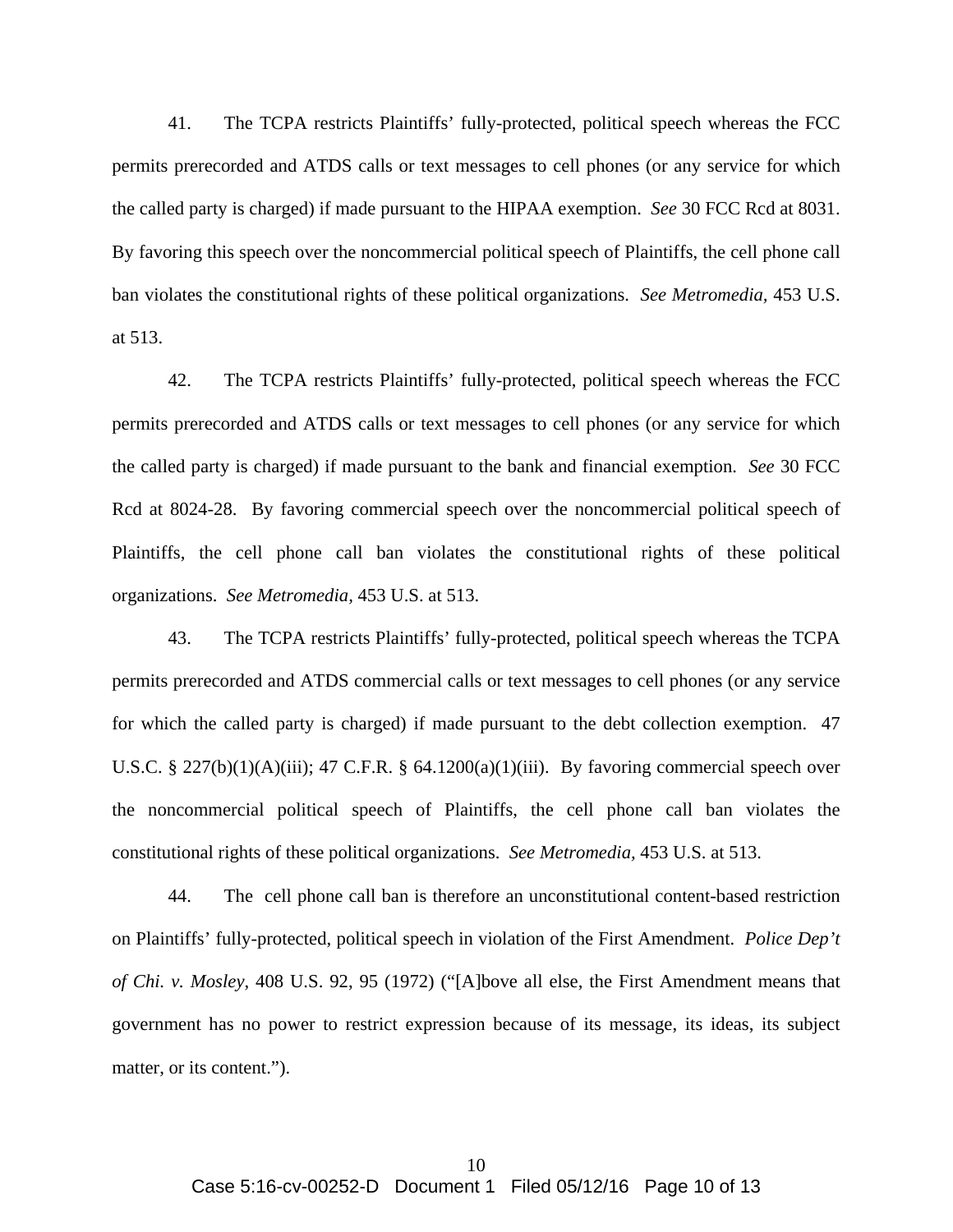### **COUNT II (The Cell Phone Call Ban is Underinclusive)**

45. Plaintiffs incorporate by reference the allegations in paragraphs one through 44.

46. A law is underinclusive and thus not narrowly tailored "when it discriminates against some speakers but not others without a legitimate 'neutral justification' for doing so." *Nat'l Fed'n of the Blind v. F.T.C.*, 420 F.3d 331, 345 (4th Cir. 2005) ("Even when the government has a compelling interest for restricting speech, it may not seek to further that interest by creating arbitrary distinctions among speakers that bear no 'reasonable fit' to the interest at hand.").

47. An underinclusive statute "raises serious doubts about whether the government is in fact pursuing the interest it invokes, rather than disfavoring a particular speaker or viewpoint." *Brown v. Entm't Merchs. Ass'n*, 131 S. Ct. 2729, 2740 (2011) (holding that a California statute that prohibited the sale or rental of "violent video games" to minors violated the First Amendment because it was underinclusive and did not preclude minors from having access to violent information in other forms).

48. The cell phone call ban is underinclusive because it exempts commercial prerecorded and ATDS calls or text messages to cell phones (or any service for which the called party is charged) if made pursuant to the wireless exemption. *See* 77 Fed. Reg. at 34235.

49. The cell phone call ban is underinclusive because it exempts prerecorded and ATDS calls or text messages to cell phones (or any service for which the called party is charged) if made pursuant to the package delivery exemption. *See* 29 FCC Rcd at 3435.

50. The cell phone call ban is underinclusive because it exempts prerecorded and ATDS calls or text messages to cell phones (or any service for which the called party is charged) if made pursuant to the intermediary consent exemption. *See* 29 FCC Rcd at 3444.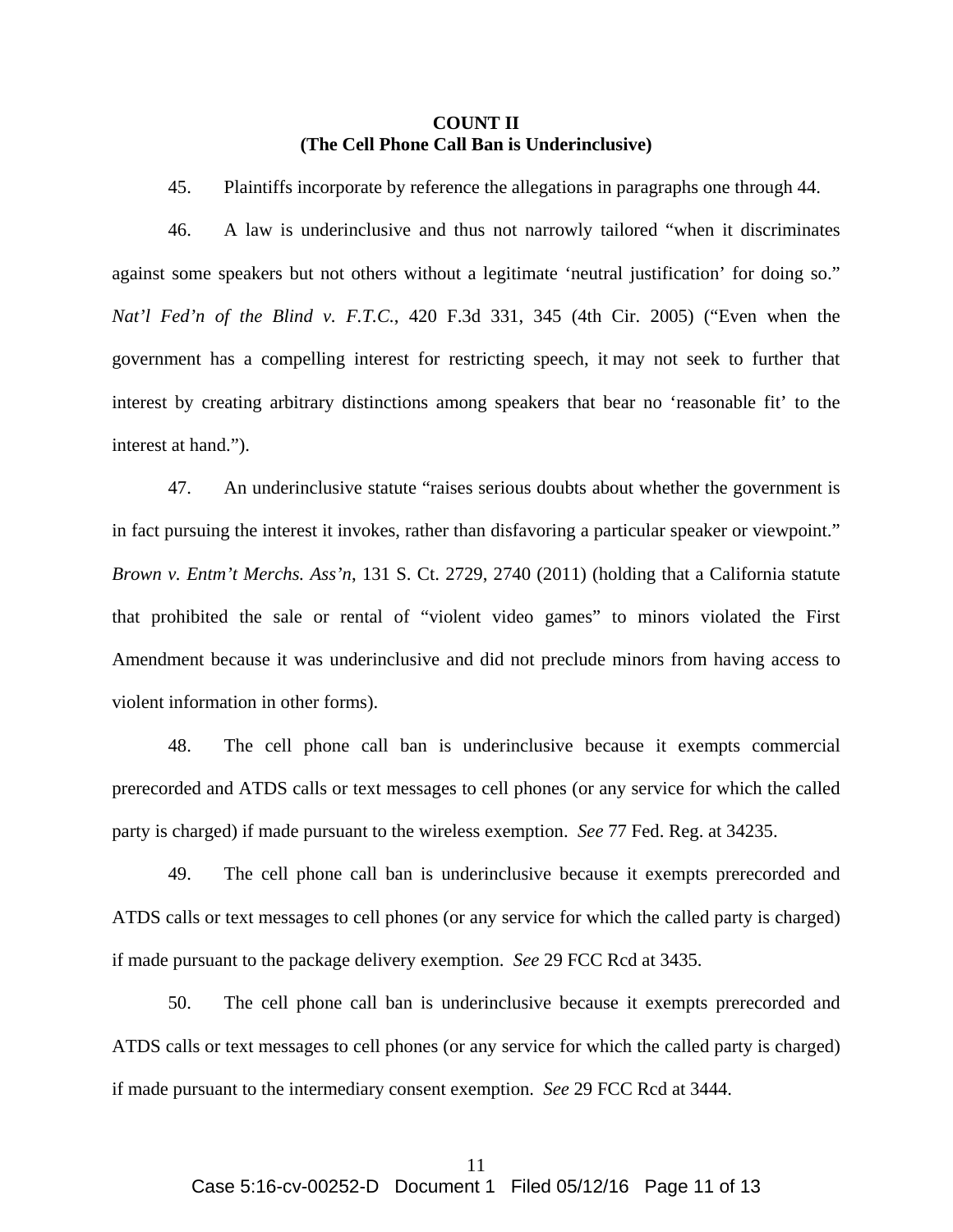51. The cell phone call ban is underinclusive because it exempts prerecorded and ATDS calls or text messages to cell phones (or any service for which the called party is charged) if made pursuant to the HIPAA exemption. *See* 30 FCC Rcd at 8031.

52. The cell phone call ban is underinclusive because it exempts prerecorded and ATDS calls or text messages to cell phones (or any service for which the called party is charged) if made pursuant to the bank and financial exemption. *Id*. at 8024-28.

53. The cell phone call ban is underinclusive because it exempts commercial prerecorded and ATDS calls or text messages to cell phones (or any service for which the called party is charged) if made pursuant to the debt collection exemption. *See* 47 U.S.C.  $§ 227(b)(1)(A)(iii); 47 C.F.R. § 64.1200(a)(1)(iii).$ 

54. There is no relation between any legitimate government purpose behind the cell phone call ban and the speech banned, regulated, or allowed by it.

55. Plaintiffs' speech is no more harmful than the speech allowed by the contentbased exemptions to the cell phone call ban.

56. The cell phone call ban is an impermissible means of advancing any legitimate interest of Defendant. The cell phone call ban is therefore unconstitutional.

#### **PRAYER FOR RELIEF**

WHEREFORE, Plaintiffs respectfully pray for the following relief and judgment from this Court:

1. A preliminary injunction enjoining the enforcement of the TCPA by Defendant, its agents and employees against these Plaintiffs, and others similarly situated;

2. A permanent injunction enjoining the enforcement of the TCPA by Defendant, its agents and employees against these Plaintiffs, and others similarly situated;

# 12

#### Case 5:16-cv-00252-D Document 1 Filed 05/12/16 Page 12 of 13